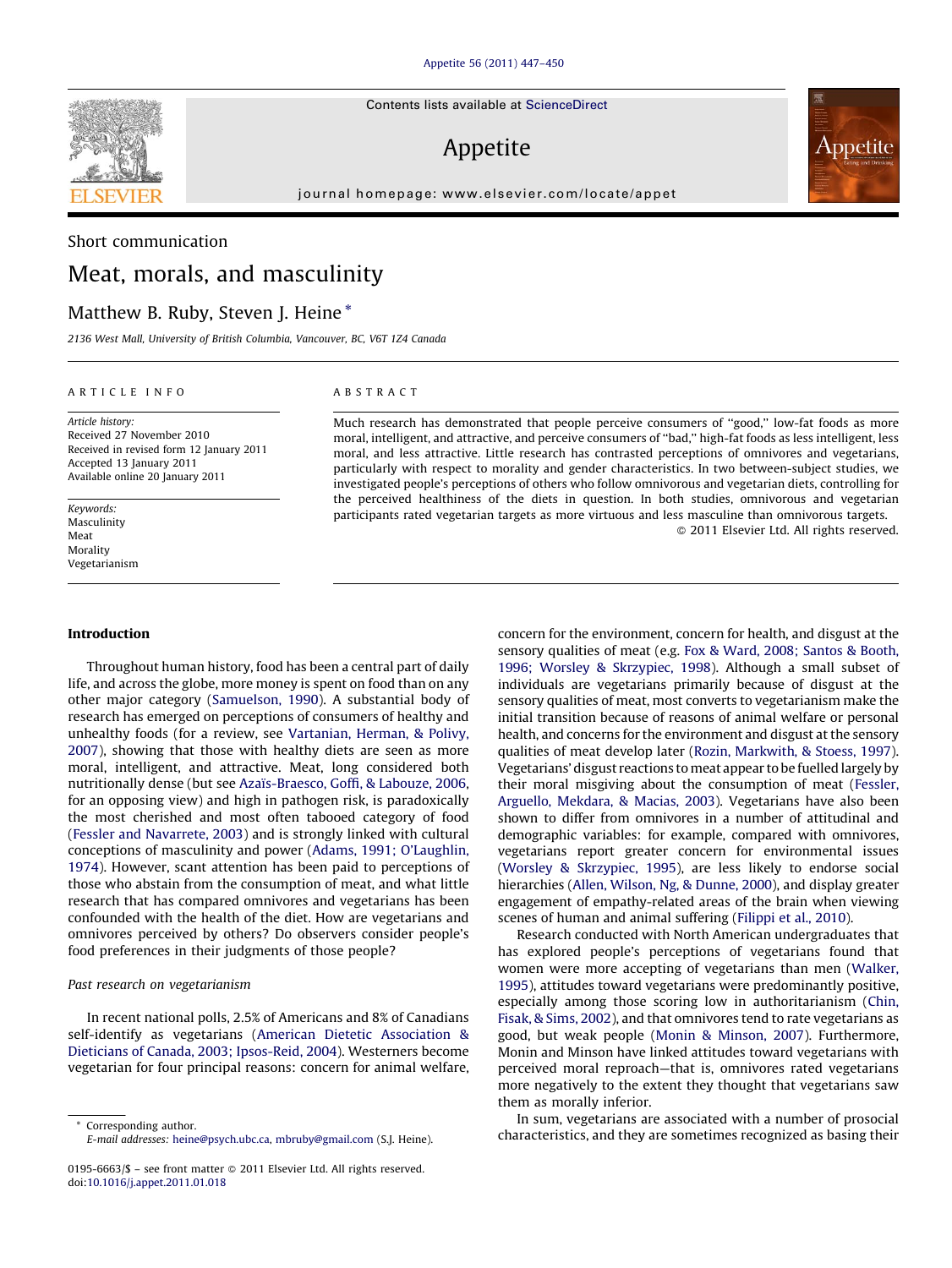dietary choices on such moral issues as animal welfare and a concern for the environment. Hence, we hypothesize that people may come to associate virtue with vegetarianism. This should especially be the case for vegetarians themselves who should be more likely to consider moral issues when judging people's diets.

# Meat and masculinity

Throughout much of European history, meat has been closely associated with power and privilege—a staple for the gentry and a rare treat for the peasants. In more modern times, such as during World War I, meat was routinely diverted from civilian women to male combatants [\(Kellman, 2000\)](#page-3-0). [Adams \(1991\)](#page-3-0) argues that meat is a symbol of patriarchy, due to its long-standing associations with manhood, power, and virility, citing records from Western European, African, and Asian cultures. [Fessler and Navarrete](#page-3-0) [\(2003\)](#page-3-0) note that arbiters of cultural traditions, usually male, are especially likely to selectively maintain traditions that benefit themselves. This is readily apparent in the disproportionate number of meat taboos that only apply to women, monopolizing many meats so that only they and the other men are allowed to eat them. In contemporary North American society, meat is often viewed as an archetypal food for men, with many men not considering a meal without meat to be a ''real'' meal [\(Sobal, 2005\)](#page-3-0), and the concept of the strong and hearty ''meat and potatoes man'' abounds [\(Adams, 1991\)](#page-3-0). Given this, we further hypothesize that vegetarians will be perceived as less masculine than omnivores.

# You are what you eat

Although a considerable body of research exists on character and personality judgments of those who eat high- and low-fat diets, research on perceptions of those who do and do not eat meat has largely been limited to personality and political leanings. [Sadalla and Burroughs \(1981\)](#page-3-0) examined ratings of hypothetical target persons who were said to have specific food preferences, such as vegetarian, gourmet, or fast food. Participants most consistently described vegetarians as pacifist, weight-conscious, and liberal, whereas they described fast food lovers as patriotic, pro-nuclear, and conservative. Much later research has delineated food into categories of ''good'' and ''bad,'' which, in North American society, has become almost synonymous with ''low-fat'' and ''highfat.'' Research by [Fries and Croyle \(1993\)](#page-3-0) compared participant ratings of targets described as avoiding meat and high-fat foods, or eating a lot of fast food and avoiding salads and vegetables. Participants described the vegetarian/low-fat target as more fitness-oriented, slender, health-conscious, and intelligent, and rated the omnivore/high-fat target as more likely to party, drink alcohol, be overweight, and be less studious. Similarly, consumers of low-fat diets are seen as more attractive, intelligent, and middleclass than consumers of high-fat diets ([Barker, Tandy, & Stookey,](#page-3-0) [1999](#page-3-0)). To date, the most comprehensive investigation of the effect of diet on perceived morality was conducted by [Stein and Nemeroff](#page-3-0) [\(1995\)](#page-3-0), demonstrating that consumers of a ''healthy'' diet (fruit, salad, whole-wheat bread, chicken and potatoes) were seen as more moral, attractive, and fit, but less masculine and less likeable, than consumers of an ''unhealthy'' diet (steak, hamburgers, french fries, doughnuts, and double-fudge ice cream sundaes). All three of these studies, however, confounded diet healthiness and meat eating, as all diets contained meat.

With regards to masculinity, research has demonstrated that those who eat ''masculine foods'' (e.g. pancakes and syrup) are perceived as more masculine than those who eat ''feminine foods'' (e.g. bagel with cream cheese; [Mooney & Lorenz, 1997](#page-3-0)). [Barker](#page-3-0) [et al. \(1999\)](#page-3-0) found evidence that high-fat diets were more associated with males, whereas low-fat diets were more associated

with females, and [Oakes and Slotterback \(2004\)](#page-3-0) found that women following a low-fat diet were rated as more feminine and less masculine than their high-fat counterparts, although ratings of male targets' masculinity and femininity were not different between low- and high-fat targets.

In sum, research suggests that people attend to others' diets as a means of understanding them. In the present study we tested the hypothesis that, holding constant the healthiness of diets in question, people will rate those who abstain from eating meat as more virtuous and less masculine than those who eat meat.

# Study 1

### Method

# Participants

A total of 273 people participated in the study—80 participants completed the study on the University of British Columbia (UBC) campus (age M = 22, SD = 6.36; 61% women; 83.8% omnivores, 8.8% vegetarians, 7.6% other, e.g. pescatarian, kosher). An additional 193 participants, recruited from Facebook, Livejournal, and Veggieforums completed the survey at Surveymonkey.com (age  $M = 27$ , SD = 7.85; 89% women; 5.8% omnivores, 85.2% vegetarians, 8.9% other). To facilitate categorization of participants as omnivores or vegetarians, we removed the "other" participants from analysis.<sup>1</sup> Subsequent analyses were performed on the remaining 247 participants (age  $M = 25$ ,  $SD = 7.60$ ; 81% women; 31.6% omnivores, 68.4% vegetarians). The participants were 68% Caucasian, 11% Asian, 15% other, and 6% unspecified. Seventy-five percent were in rungs 3, 4, and 5 of the 10 rung MacArthur scale of perceived socioeconomic status [SES], in which individuals indicate where they stand on a 'social ladder' [\(Cantril, 1965\)](#page-3-0). As ethnicity and SES did not significantly moderate the investigated effects in either this, or the following study, these variables are not discussed further.

#### Procedure

In this and the following study, participants received informed consent forms, with all procedures approved by the University of British Columbia (UBC) research ethics board. Participants completed a packet in which they were asked to rate someone's personality from a small amount of information. The study packets were constructed in a 2 (target gender)  $\times$  2 (target dietary choices; meat vs. no meat) design, such that each participant randomly received one of four descriptions of a hypothetical UBC student. A sample profile (female vegetarian) is as follows:

''Cindy is a 20-year-old female student at the University of British Columbia. She describes herself as active and physically fit, and says she regularly enjoys tennis and running. Cindy also enjoys movies, board games, and hanging out with her friends. She is 163 cm  $(5'4'')$  tall, and weighs 57 kg  $(125$  lbs). The foods she eats most regularly are tofu, vegetable tempura, salad, whole wheat bread, and lentils.'' The omnivore target was identical, except that her most regularly eaten foods were lamb, lean beef, salad, whole wheat bread, and chicken burgers. The male targets were named Mark, and described as  $178$  cm  $(5'10'')$  and  $72$  kg  $(158$  lbs). Age, activities, and hobbies were kept constant across all four profiles, and male and female heights and weights were the same for omnivore and vegetarian targets. The profiles are a modified and expanded version of those utilized by [Stein and Nemeroff \(1995\).](#page-3-0)

Following the target profile, participants rated the target on pairs of adjectives separated by an 8-point scale (adapted from [Stein & Nemeroff, 1995\)](#page-3-0). The adjective pairs were grouped into two scales: virtue, which we operationalized in the same way as [Stein](#page-3-0)

 $1$  The overall conclusions in the subsequent analyses were the same when these 23 participants were not removed.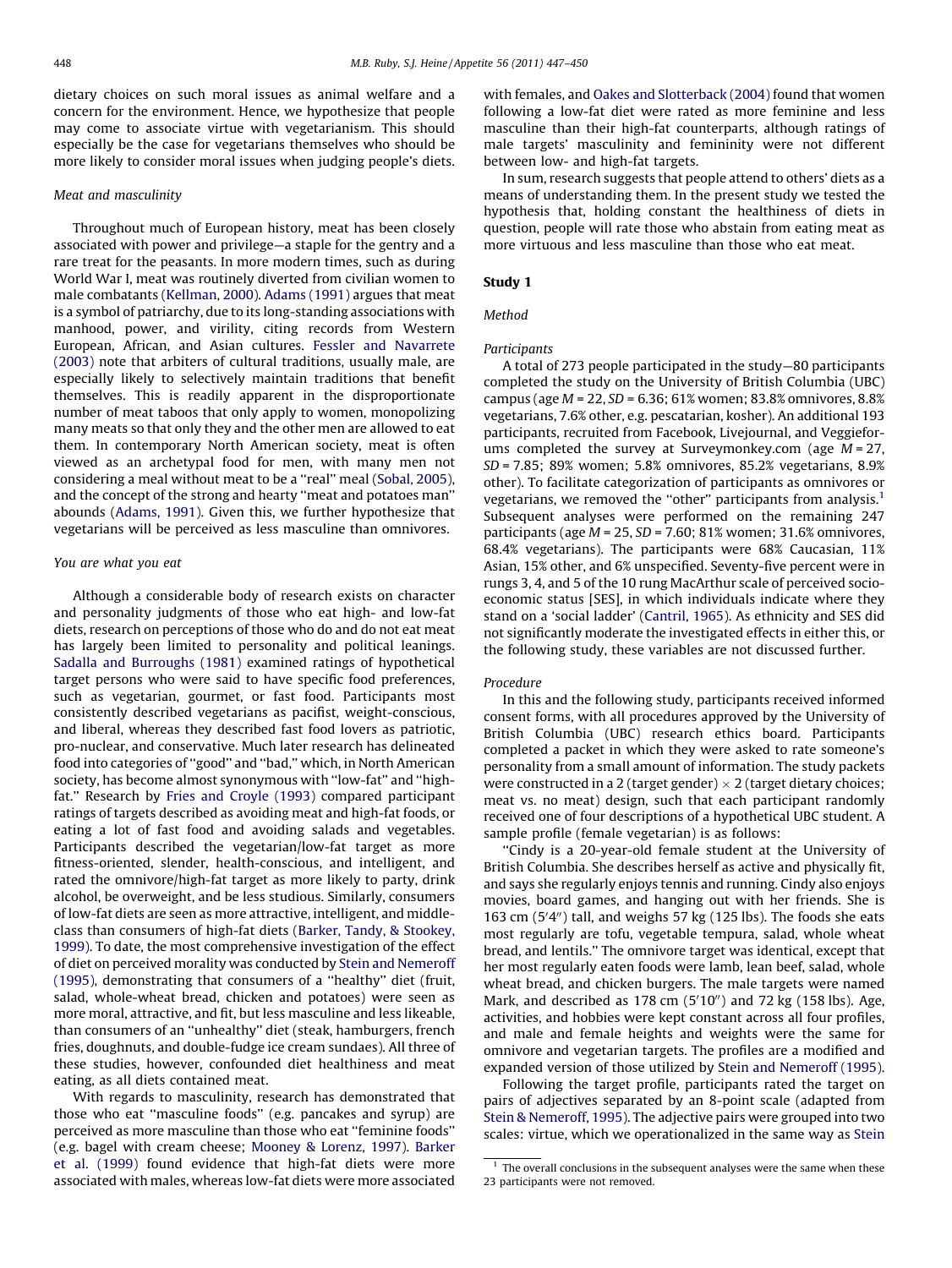[and Nemeroff \(1995](#page-3-0); tolerant of others/intolerant of others, ethical/unethical, kind-hearted/cruel, considerate/inconsiderate, concerned/unconcerned, virtuous/immoral) and masculinity (masculine/not masculine; not feminine/feminine). Participants also rated the healthiness of the target's food choices on an 8 point scale of healthy/unhealthy, allowing us to statistically control for any potential differences in perceived healthiness of the diets when interpreting the effects of diet choice on our dependent measures.

# Results

The virtue scale showed high internal consistency (Cronbach's  $\alpha$  = .89) and the masculinity scale showed acceptable internal consistency (Cronbach's  $\alpha$  = .76). A higher score indicates greater perceived virtue, and greater perceived masculinity. To test our hypothesis that (a) participants would rate a vegetarian target as more virtuous than an omnivorous target, controlling for the perceived healthiness of target diet and (b) this effect would be less pronounced among omnivorous participants, we ran a 2 (Omnivorous/Vegetarian Target Diet)  $\times$  2 (Omnivorous/Vegetarian Participant Diet) $\times 2$  (Man/Woman Target) ANCOVA, including the covariate of the perceived diet healthiness. The main effect of Target Diet was significant,  $F(1, 228) = 33.66$ ,  $p < .001$ ,  $d = .74$ , indicating that participants perceived vegetarian targets as more virtuous ( $M = 4.76$ ,  $SD = 1.71$ ) than omnivorous targets ( $M = 3.86$ , SD = 1.14). The interaction between Participant Diet and Target Diet was also significant,  $F(1, 228) = 6.60$ ,  $p < .02$ . An analysis of simple effects revealed a greater difference between virtue ratings for vegetarian  $(M = 4.92, SD = 1.52)$  and omnivorous targets  $(M = 3.63, SD = 1.14)$  among vegetarian participants,  $F(1,$ 155) = 42.41,  $p < .001$ ,  $d = .95$ , than between virtue ratings for vegetarian ( $M = 4.75$ ,  $SD = 0.70$ ) and omnivorous targets ( $M = 4.22$ ,  $SD = 1.04$ ) among omnivorous participants, although the effect was still significant for them  $F(1, 72) = 7.79$ ,  $p < .01$ ,  $d = .59$  (see Fig. 1).

To test our hypothesis that participants would rate a vegetarian target as less masculine than an omnivorous target, controlling for diet healthiness, we ran a 2 (Omnivorous/Vegetarian Target Diet)  $\times$  2 (Omnivorous/Vegetarian Participant Diet)  $\times$  2 (Man/ Woman Target) ANCOVA. The effect of Target Gender was significant, F (1, 227) = 134.24,  $p < .001$ ,  $d = 1.59$ , indicating that men ( $M = 4.54$ ,  $SD = 1.51$ ) were perceived as more masculine than women ( $M = 2.47$ ,  $SD = 1.05$ ). The effect of Target Diet was also significant, F  $(1, 227) = 9.18$ ,  $p = .003$ ,  $d = .34$ , indicating that vegetarian targets were perceived as less masculine  $(M = 3.29,$  $SD = 1.51$ ) than omnivorous targets ( $M = 3.83$ ,  $SD = 1.68$ ). No other main effects or interactions were significant ( $ps > .10$ ).



#### **Discussion**

Both vegetarian and omnivorous participants perceived the implied vegetarian targets, controlling for perceived healthiness of diet, to be significantly more virtuous than the implied omnivorous targets. Although the effect wasmore pronounced among vegetarian participants, perhaps because they more strongly associate the eating of or abstention from meat with one's code of ethics, omnivorous participants also rated the vegetarian targets as significantly more virtuous, demonstrating that this is not simply the result of ingroup favoritism. Presumably, omnivore participants perceived the omnivore targets as more similar to themselves, but as perceived similarity/dissimilarity to the self was not measured, this remains uncertain. Also, it is possible that the particular meats favored by the omnivore targets drove the differences in perceived virtue, as participants may have been especially perturbed by the frequent consumption of lamb, a baby animal. Thus, to allow for greater generalizability, in Study 2 we test our hypotheses with older, non-student targets, we test personality and virtue ratings of targetswhose diets do not include reference to specific foods, and we measure and control for the extent to which participants feel the target is similar/dissimilar to the self.

# Study 2

Method

## **Participants**

A total of 88 omnivores, recruited from the UBC campus, participated in the study (age  $M = 21$ ,  $SD = 2.51$ ; 63% women).

# Procedure

As in Study 1, the packets were constructed in a 2 (target gender)  $\times$  2 (target dietary choices) design, but the targets were older, of unspecified vocation, and explicitly identified as either vegetarian or omnivorous, without mention of specific favorite foods. A sample profile (female vegetarian) follows:

''Suzy is 34 years old and enjoys reading, going to the movies, and hiking in her spare time. She is 165 cm (5'5") tall, and weighs 53 kg (117 lbs). She follows a varied vegetarian diet; eating a broad range of fruits, vegetables, whole grains, nuts and beans (but no fish or meat), and usually cooks for herself. Suzy's favorite styles of music are classical and jazz, and she enjoys frequenting local concerts.'' The omnivore targets' diet was described as follows: ''She follows a varied omnivorous diet; eating a broad range of fruits, vegetables, whole grains, meat and fish, and usually cooks for herself.'' The male targets were named Jim, and described as  $170 \text{ cm}$  ( $5'7''$ ) and  $67 \text{ kg}$ (148 lbs). Age, activities, and favorite types of music were kept constant across all four profiles, and male and female heights and weights were the same for omnivore and vegetarian targets.

Following the target profile, participants rated the target on the same scales as in Study 1, and the additional item of similar/ dissimilar to the self.

### Results

The virtue scale showed acceptable internal consistency (Cronbach's  $\alpha$  = .70) and the masculinity scale showed high internal consistency (Cronbach's  $\alpha$  = .91). To test our hypothesis that the omnivorous participants would rate omnivorous targets as more similar to themselves, we ran a 2 (Omnivorous/Vegetarian Target Diet)  $\times$  2 (Man/Woman Target) on ratings of similarity. The main effect of Target Diet was significant,  $F(1, 84) = 4.34$ ,  $p < .05$ ,  $d = 0.45$ , indicating that participants perceived omnivore targets as Fig. 1. Perceived virtue of omnivorous and vegetarian targets. more similar to themselves  $(M = 2.76, SD = 1.80)$  than vegetarian